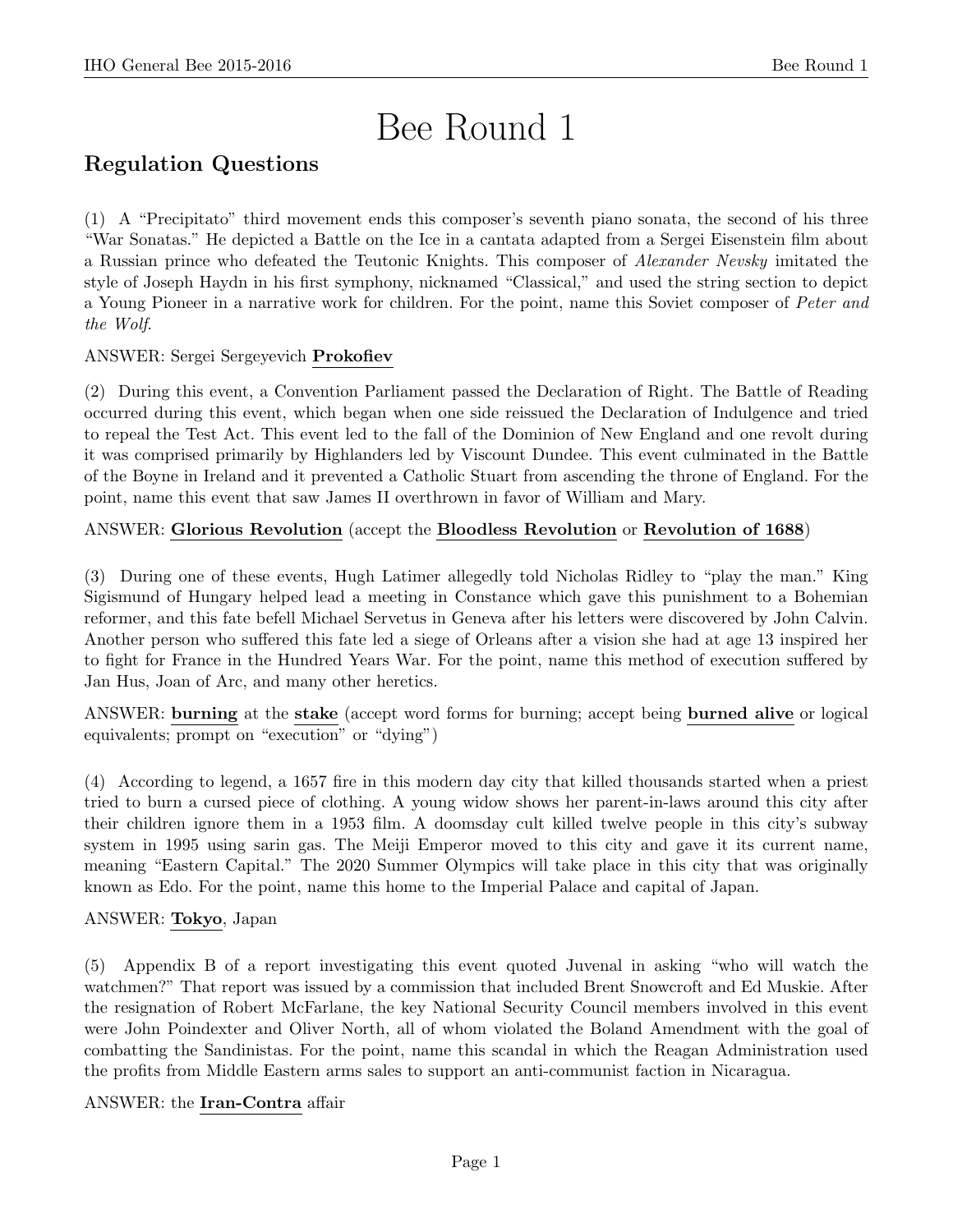(6) One signatory of this treaty was advised by the American John Foster. The demands of one side in this treaty were lessened after a dignitary was shot at the Injoji temple by extremists, and the Hundred Days Reform was prompted by the outcome of this treaty. The "Triple Intervention" of the Western powers forced one signatory of this treaty to withdraw from the Liaodong Peninsula. Under this treaty, Qing China ceded Formosa to a nearby island country. For the point, name this 1895 treaty that ended the first Sino-Japanese War.

# ANSWER: Treaty of Shimonoseki

(7) This author described how wretches "bled and spewed" in his poem "The Sentry." He described "shrill demented choirs of whaling shells" in a poem where boys' eyes "shine the holy glimmer of goodbyes." That poem begins by asking "What passing bells for these who die as cattle?" In another poem, he wrote how men were "deaf even to the hoots" before "guttering, choking, drowning" in a gas attack. For the point, name this World War 1 poet of "Anthem for Doomed Youth" who railed against "the old lie" in "Dulce et Decorum Est."

## ANSWER: Wilfred Owen

(8) This country took the initiative during the "War of Attrition" following a raid on Green Island in Operation Bulmus 6. A less stellar mission by this country's operatives saw the accidental assassination of Ahmed Bouchiki in Lillehammer, Norway in the wake of terrorist attacks by Black September. Operation Thunderball was renamed Operation Yonatan in honor of this country's only casualty during an airport shootout with the PLO. For the point, name this country whose most notable special operations mission called for a raid in Entebbe airport in Uganda.

#### ANSWER: Israel

(9) This figure rapidly notes "you gotta put some thought into the letter, but the sooner the better," after having initial difficulty pronouncing the word "anarchy." This character is able to "snatch a stalemate from the jaws of defeat" after replacing the inexperienced and ruinous Charles Lee at the Battle of Monmouth. Like Thomas Jefferson in Act 2, this character was originated by Daveed Diggs on Broadway. For the point, name this Hamilton character who is described in the song "Guns and Ships" as "America's favorite fighting Frenchman."

# ANSWER: Marquis de Lafayette (or Marie-Joseph Paul Yves Roch Gilbert du Motier)

(10) This ruler pursued a moderate religious policy under the doctrine of "video et taceo," or "I see but say nothing." The victories of this ruler prompted the Flight of the Earls in Ireland after their revolt was put down by Robert Devereux. The Netherlands allied with this ruler through the Treaty of Nonsuch. This ruler, who sent the privateer Francis Drake on a raid on Cadiz, declared that she had "the heart and stomach of a king" during a speech against the Spanish Armada. For the point, name this daughter of Anne Boleyn who reigned as the Virgin Queen of England from 1558 to 1603.

#### ANSWER: Elizabeth I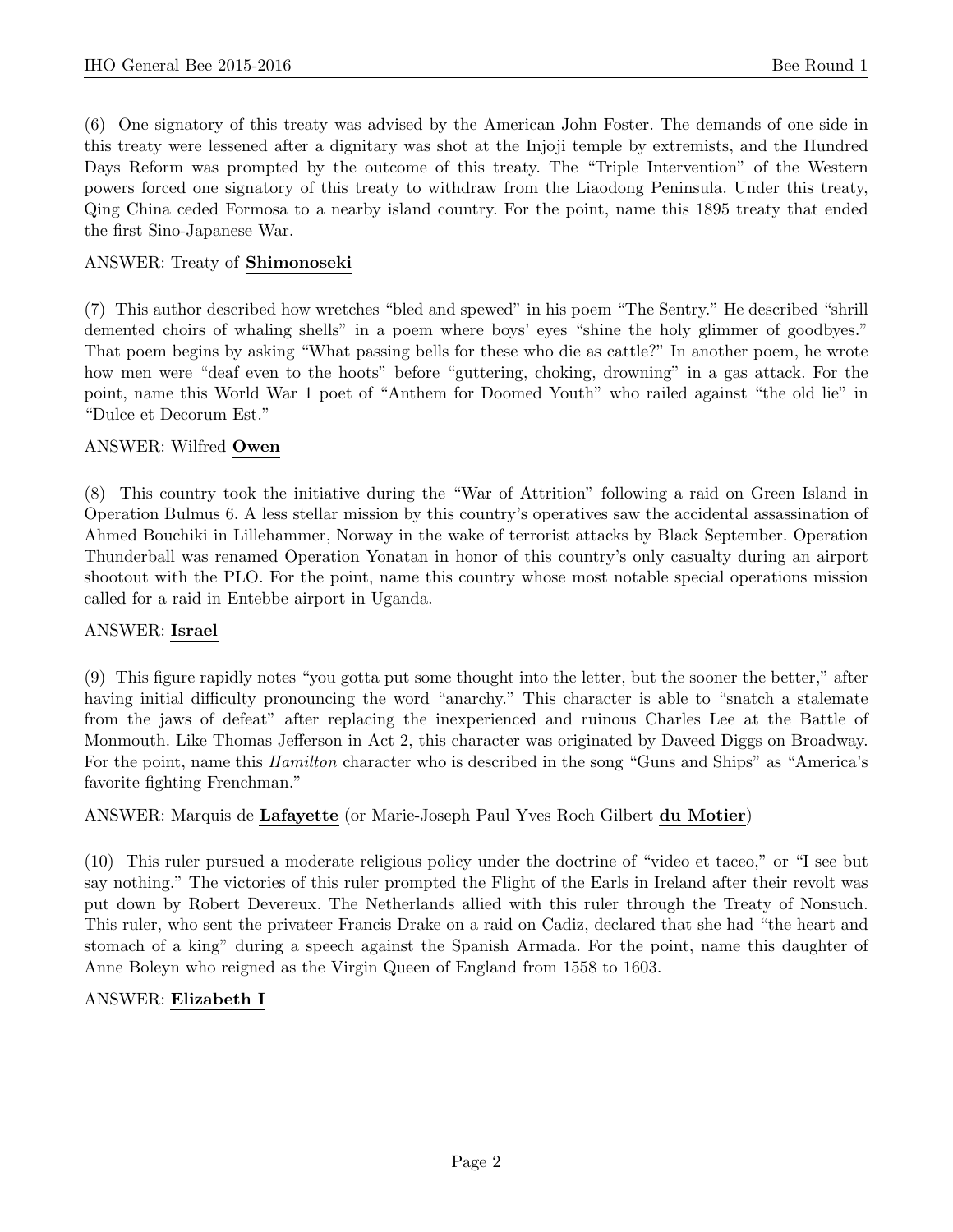(11) Frank Forde only held this office for seven days before losing a leadership ballot with Ben Chifley. One holder of this office gave asylum to Russian spy Vladimir Petrov and called the middle class "The Forgotten People" in a 1942 speech. Another holder of this office mysteriously disappeared in 1967 after swimming at Cheviot Beach. This office was held by Harold Holt and Malcolm Fraser and was held for the longest time by Robert Menzies. For the point, name this high office that governs a commonwealth from Canberra.

## ANSWER: Prime Minister of Australia

(12) In 2011, this country's current president was asked to name three books that have influenced him, and was only able to come up with the Bible. The media's coverage of that politician's 2012 campaign inspired the Yo Soy 132 movement across universities in this country. In 2006, its newly elected president sanctioned Operation Michoacan against drug cartels. Felipe Calderon, a member of this country's PAN party, was succeeded as president by PRI member, Enrique Peña Nieto. For the point, name this country whose border with the U.S. is the location of a proposed wall by Donald Trump.

## ANSWER: Mexico

(13) Researches at this city's Lankenau Hospital discovered that leukemia can cause a translocation between chromosomes 9 and 22; the resulting abnormal chromosome was then named for this city. A letter published in this city advocated hiring African nurses, as it was falsely believed that they possessed immunity to a certain disease. That letter was pseudonymously written by Dr. Benjamin Rush during this city's 1793 epidemic of yellow fever. For the point, name this city, home to the oldest American medical school, the Perelman School of the University of Pennsylvania.

#### ANSWER: Philadelphia

(14) This country launched a raid on the Medway River and signed the secret Treaty of Dover with England. Alessandro Farnese, the Duke of Parma, suppressed a revolt in this country, which started a war when a ship refused to lower its flag in the English Channel. The Council of Blood helped govern this country, as did the Duke of Alba. This country once broke its own dykes in an attempt to flood out the Spanish during the 80 Years War. Stadtholders ruled, for the point, what lowland country once led by William the Silent and William of Orange?

#### ANSWER: The Netherlands

(15) One unit of this type derives its name from the term "oven man" and were known as clibanarii. Another example of this kind of unit used a xyston, were made up of hetairoi, or those near the king, and were grouped into *ilai*. These units adopted the caracole and Polish ones wore wings on their back. These units were the hammer in hammer and anvil tactics and equites served as them in Rome. Units of this type throughout history include the winged hussars, the Companions of Alexander, and knights. For the point, name this type of mounted warrior.

ANSWER: cavalry (accept mounted units before mention or equivalents)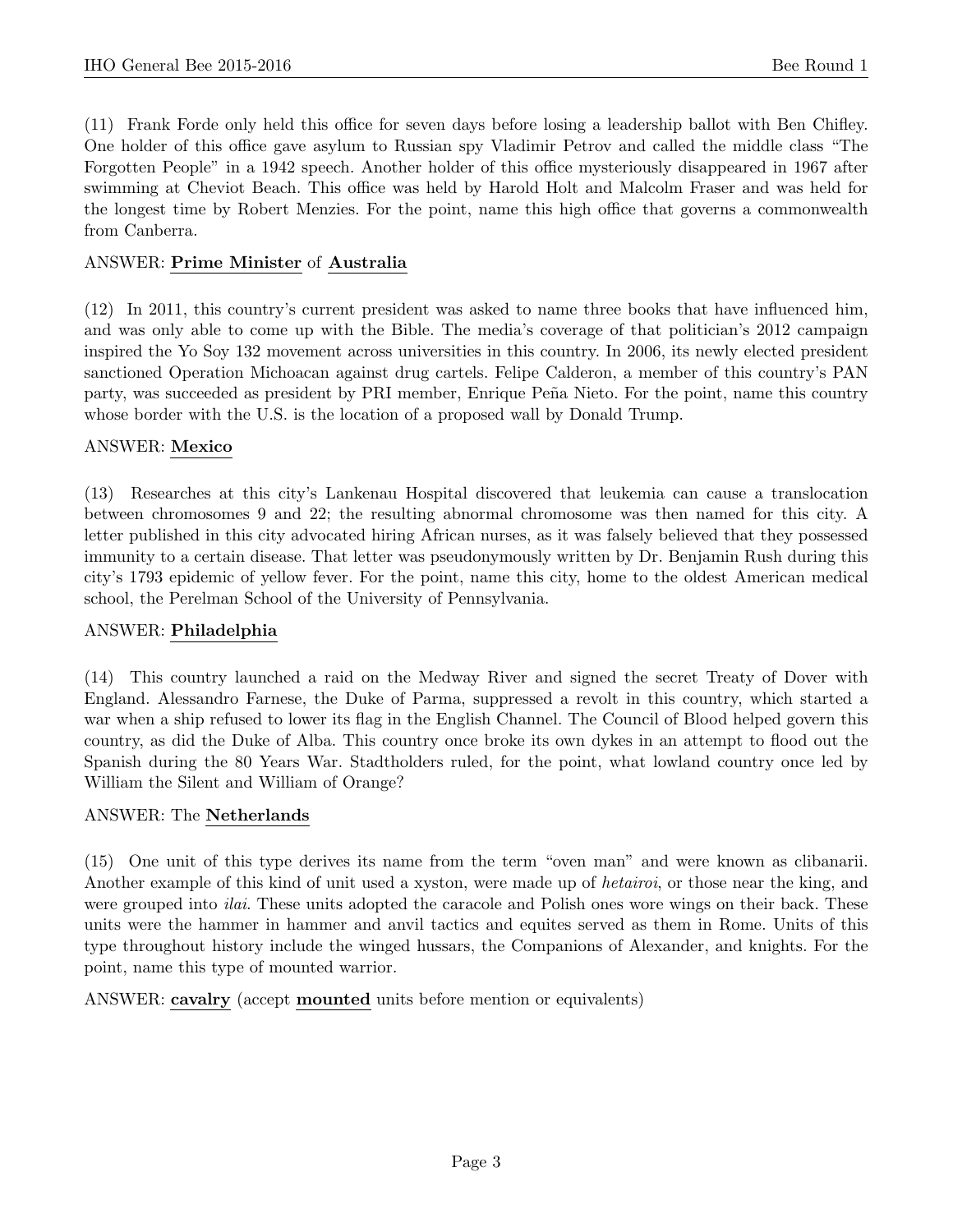(16) Two answers required. One proposed pact between these two nations gave one side a "corridor for camels" to Assab and was named for Hoare and Laval. One war between these two nations featured the Christmas Offensive and began with the Wal Wal Incident. These two nations signed the Treaty of Wuchale. One nation decisively defeated another at the Battle of Adwa, remaining independent during the Scramble for Africa. For the point, name these two nations, one of which was ruled by the Solomonids from Addis Ababa and one by Benito Mussolini from Rome.

# ANSWER: Italy and Ethiopia (accept Abyssinia for Ethiopia, accept in either order)

(17) Latane and Darley's early study of this phenomenon involved pumping smoke into a room while a participant was filling a questionnaire. Causes of this phenomenon include a form of social loafing known as the Ringelmann effect. Good Samaritan laws try to combat this phenomenon, which struck in Queens in 1964 after Winston Mosely attacked and left a young woman to die in the presence of over 30 witnesses. For the point, name this psychological phenomenon, exemplified during the murder of Kitty Genovese, in which individuals do not offer help to victims when other people are present.

ANSWER: bystander effect (accept Kitty Genovese effect/syndrome before mentioned)

(18) This modern day country signed the Burney and Bowring treaties with the UK. The National Student Center of this country connected the political efforts of students within its universities that eventually led to the 1973 student uprising. Seni Pramoj led a movement against this country's alliance with Japan during World War II. Taksin the Great led the Thonburi Kingdom's takeover of the Ayutthaya dynasty in this modern day country. The world's current longest reigning monarch, Bhumibol Adulyadej, currently leads this country's Chakri dynasty. For the point, name this country once known as Siam with capital at Bangkok.

#### ANSWER: Thailand

(19) This man attempted to develop a Hungarian gold mine although his main income came from the lecture circuit. This man used the *James Caird* in order to be rescued. During one expedition, he established a base at Cape Royds and set the record for Farthest South latitude. In addition to the Nimrod Expedition, he was forced to kill all his dogs on one expedition and in another he reached South Georgia after his ship was crushed by ice. His expedition climbed Mount Erebus. For the point, name this explorer who commanded the Discovery and Endurance to search Antarctica.

#### ANSWER: Ernest Shackleton

(20) John Rodgers was the namesake of one of these institutions in Honolulu until shortly after World War II. One of these institutions was designed by Wallace Harrison and named Idlewild. One of these institutions in Paya Lebar is now only used by the military, as civilians now use one in Changi. A June 2016 terror attack in Istanbul struck one of these places. For the point, name this type of institution, busy examples of which are named for O'Hare in Chicago and JFK in New York?

#### ANSWER: airports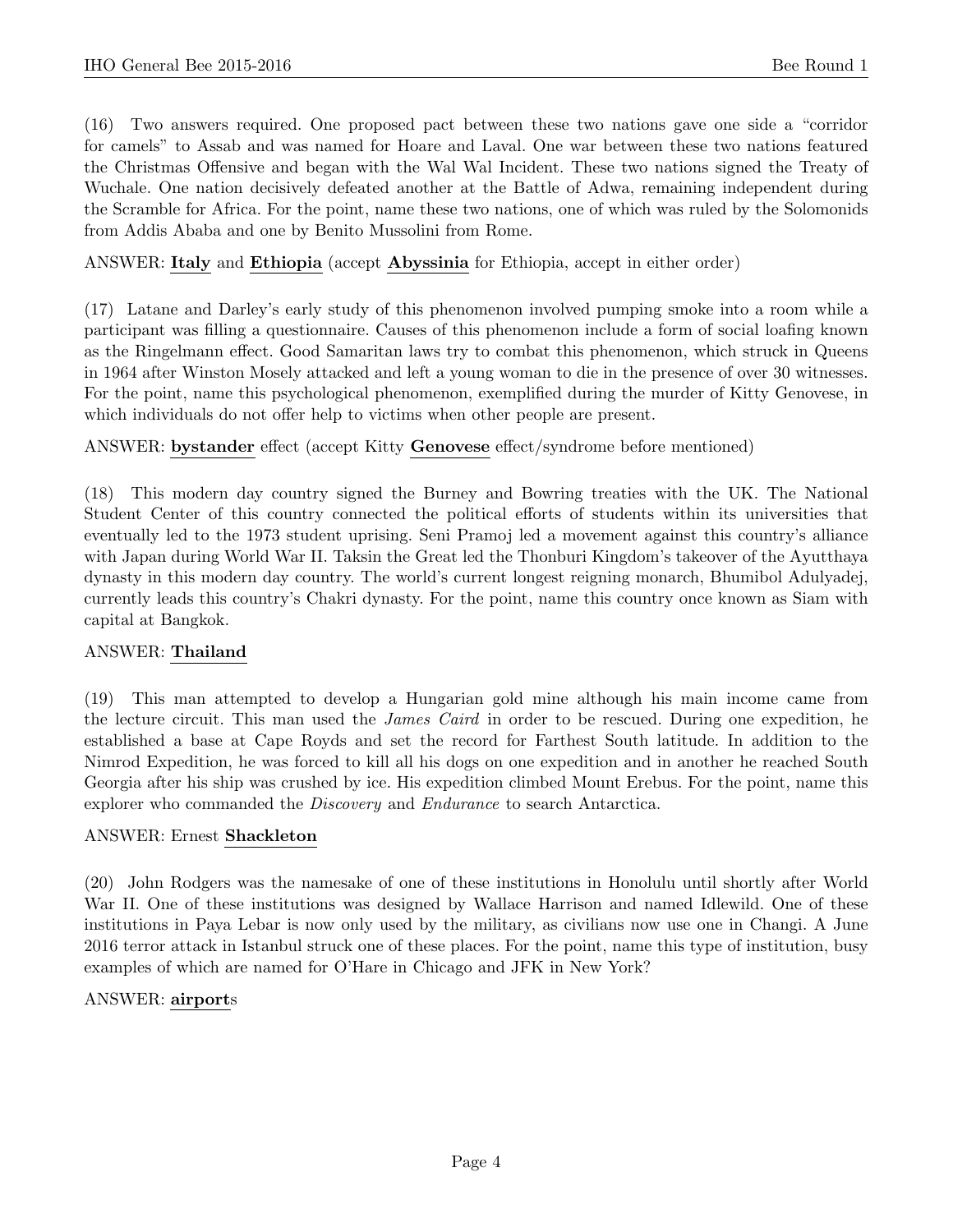(21) During this leader's first television appearance, a dove landed on his shoulder and sat there for an hour. A diving suit laced with poison was given to this man as a gift. After his failed assault on the Moncada Barracks he claimed that "History Will Absolve Me," and soon after formed the 26th of July Movement with other exiles in Mexico. This leader then overthrew his predecessor, Fulgencio Batista. He gained power in 1959 and held it until stepping down in 2008 and ceding power to his brother Raul. For the point, name this longtime Communist leader of Cuba.

# ANSWER: Fidel Castro

(22) This leader's election was voided on the basis of electoral malpractice by the High Court of Allahabad. This leader used the slogan "eradicate poverty" and promoted the Green Revolution in a Five Year Plan. This leader nationalized oil companies after they refused to supply oil for a war against Pakistan. This leader declared the Emergency and used the President's Rule. After launching Operation Blue Star, an attack on the Golden Temple in Amritsar, she was assassinated by Sikh bodyguards. For the point, name this daughter of Nehru and Prime Minister of India.

## ANSWER: Indira Gandhi

(23) One man foresaw the loss in this battle when he coughed up his tooth and lost it in the sand. One side of this battle attempted to delay it until the full moon rose, so their allies could rejoin them after the Festival of Carneia. After four days of stalemate, one commander planned to load all of his cavalry and some of his infantry back onto his ships, while Artaphernes kept a holding force of 12,000 men; that plan by Datis was ruined by Miltiades' scouts. Pheidippides supposedly raced non-stop to Athens to announce this victory over Darius I of Persia. For the point, name this 490 BC battle, commemorated by "re-enactments" of that lengthy run.

#### ANSWER: Battle of Marathon

(24) The BAV group in Turkey has worked with the American ICR group in arguing against this practice. Tammy Kitzmiller sued that only this practice should be permitted, not a competing practice using the Foundation for Thought and Ethics' Of Pandas and People. The Butler Act outlawed this practice in Tennessee, leading to William Jennings Bryan facing Clarence Darrow in a case about John Scopes' right to do this, the "Monkey Trial." For the point, name this action by which school teachers have promoted the theories of Charles Darwin.

#### ANSWER: teaching evolution in public schools

(25) This politician cried "Death to the colonies!" in a speech attacking the Colonial Committee and the practice of slavery. He said "[God] did not create priests to harness us like vile animals," in a speech outlining his Deist beliefs, delivered on the Champ de Mars during the Festival of the Supreme Being. This man and his ally, Louis Antoine de Saint-Just, were killed in the Thermidorian Reaction, ending a period during which this man oversaw over 17,000 executions by guillotine. For the point, name this Jacobin who headed the Committee of Public Safety throughout the Reign of Terror.

#### ANSWER: Maximilien Robespierre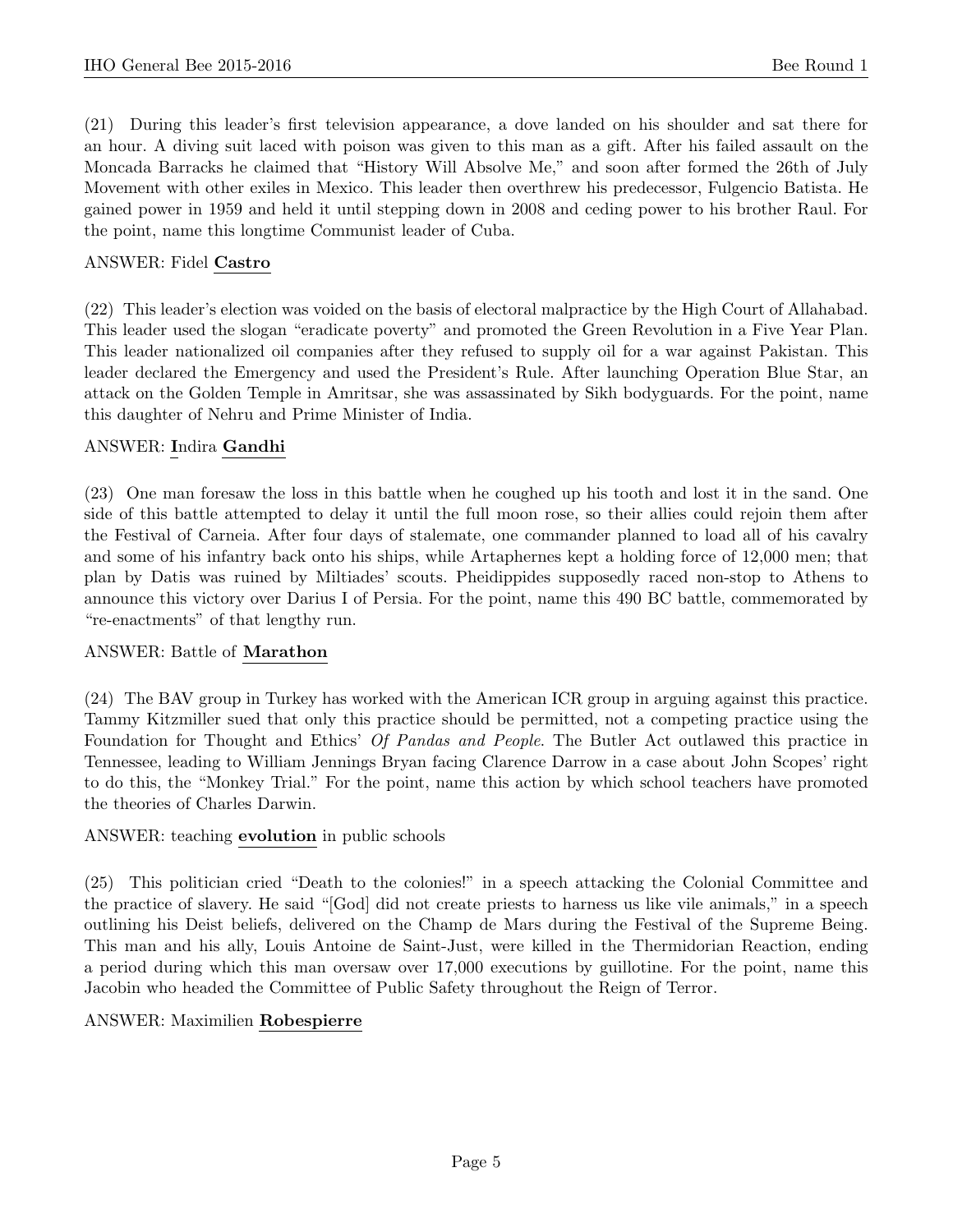(26) One group described by this adjective predicted an apocalyptic event in a jiazi year and venerated Huang Lao; that group was led by Zhang Jue. A sect described by this adjective was founded by Je Tsongkhapa and allied with Altan Khan to dominate Tibet. Erwin Wardman coined a concept using this adjective, which also describes a sickness afflicting builders of the Panama Canal. For the point, name this color that describes a sect of Buddhism, a rebellion in China, a type of journalism, and a fever.

# ANSWER: yellow

(27) Ida Husted Harper served as the biographer for this figure, who organized conventions with the help of William Henry Channing. This publisher of the newspaper Revolution asked "Is it a crime for a citizen of the United States to vote?" in a lecture inspired by a trial marked by Judge Ward Hunt's extreme prejudice. After being found guilty in that trial, this figure refused to pay the \$100 fine, a punishment for illegally participating in the 1872 presidential election. For the point, name this collaborator with Elizabeth Cady Stanton, an American suffragette.

# ANSWER: Susan B. Anthony

(28) A modern artist from this country depicts eyes on mushrooms as part of his "Superflat" movement. The Metabolism school of architecture developed in this country, and Van Gogh's Bridge in the Rain was inspired by an artist from here. A series of 53 rest stations along a road in this country were depicted by Hiroshige, and a woodblock print depicts a Great Wave Off this country's prefecture of Kanagawa. For the point, name this country where Hokusai depicted Thirty-Six Views of Mount Fuji.

# ANSWER: Japan

(29) People with this occupation lost the Battle of Korakesion. Ching Shih successfully held this occupation. The Lex Gabinia allowed Pompey the Great to deal with Cilician people with this occupation. The Joseon dynasty was constantly harassed by wokou, primarily Japanese people with this profession. Hayreddin Barbarossa held this occupation as he operated from the Barbary Coast. Port Royal served as a base for many holders of this profession. For the point, name this occupation that involves raiding other ships, held by William Kidd and Blackbeard.

ANSWER: pirates (accept equivalents, do not accept or prompt on privateer)

(30) Li Xiaoxia and Zhang Jike won gold medals for this sport in 2012. During a world championship for this sport, Glenn Cowan missed his team bus and had to ride back with another country, during which time he was given a portrait of mountains. That meeting took place in Nagoya, Japan in 1971, and led to the American national team for this sport being invited to China, setting the stage for Nixon's 1972 visit. Forrest Gump becomes a master at, for the point, what sport that names a form of American-Chinese "diplomacy" and is played with quizbowl in IHO's Table Combined?

# ANSWER: ping pong or table tennis